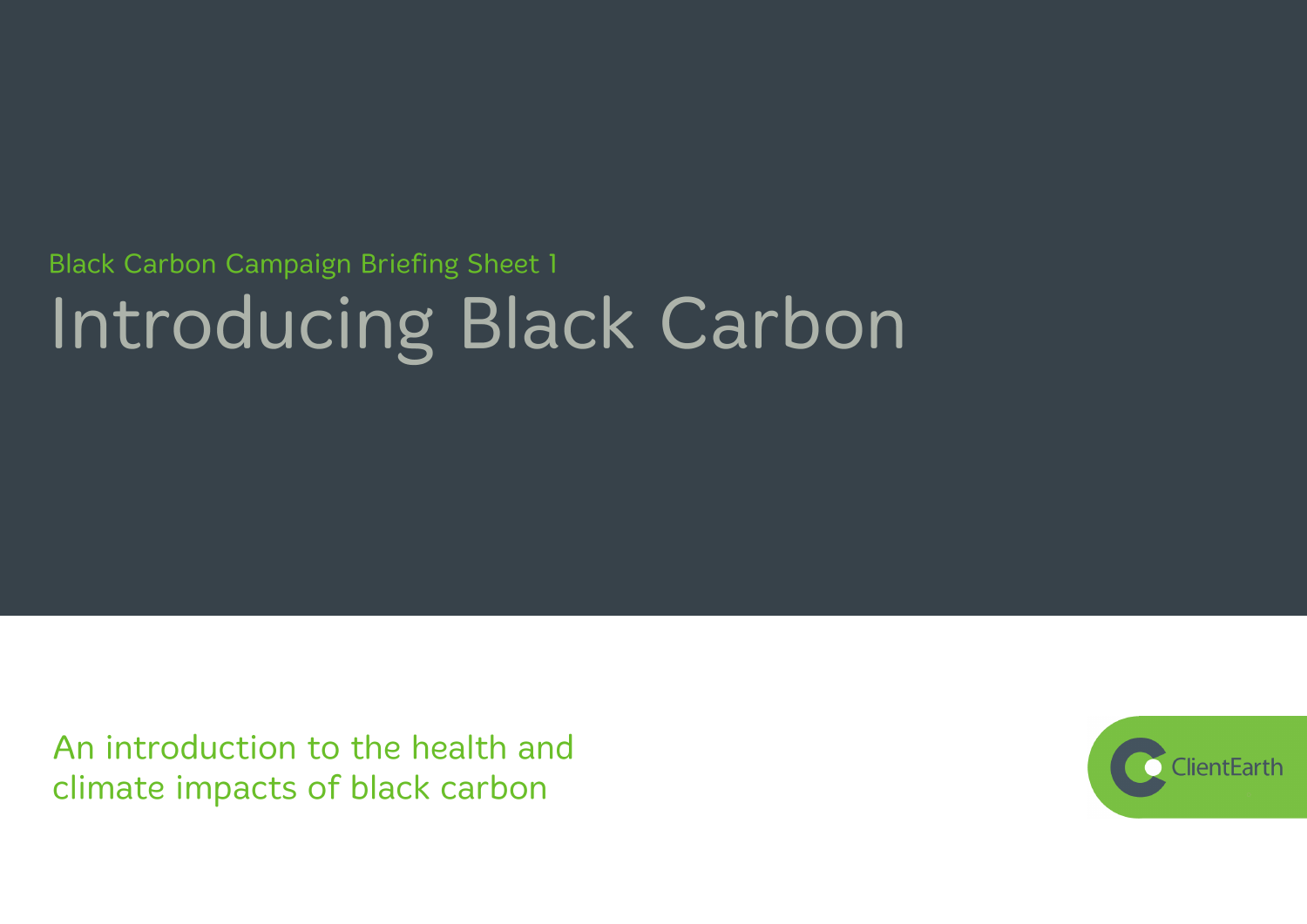## **What is Black Carbon?**

Black carbon is an air pollutant that is harmful to our health and artificially warms our climate. It is emitted in the form of tiny particles when fuels such as coal, diesel and wood are burnt. Most of these particles are very small (only a fraction of the diameter of a human hair) and cannot be seen by the naked eye.

Although black carbon particles are invisible they have a big impact on our lives. For many years scientists have known that breathing in particles causes heart and lung disease which shortens many people's lives by months or years. In more recent years scientists have also realised that black carbon has a warming impact on the Earth's climate.

Reducing black carbon emissions would therefore improve our health and help slow the warming of the planet caused by gases such as carbon dioxide.

## **Where Does Black Carbon Come From?**

Black carbon is produced when fuels fail to burn completely. Most fuels, such as coal, oil and wood, contain carbon. In ideal conditions all of the carbon in the fuel would react with oxygen in the air to form carbon dioxide. In the real world though some of the carbon always fails to combust and is emitted from the exhaust pipe or chimney as tiny particles.

In the UK most black carbon particles are produced by diesel vehicles and equipment. Filters to collect black carbon and other tiny particles are now fitted as standard to most diesel vehicles and equipment. However, this is only a recent requirement and there is still a vast amount of diesel lorries, buses, cars, agricultural equipment, construction machinery, ships and other types of equipment in use in the UK that do not have a filter. Black carbon is also emitted by coal burning and, to a lesser extent, wood burning.

In other countries sources of black carbon are many and varied. In developed countries diesel vehicles and equipment tend to be the biggest sources, whilst in developing countries cooking stoves and coal burning tend to be the dominant sources. Some countries still allow open burning (for example of agricultural waste) which can create a great deal of black carbon.

## **How Does Black Carbon Affect the Climate?**

Darker objects absorb more heat from the sun than lighter ones, something most of us know through painful experience! This simple property is behind black carbon's warming impact on the climate. It works through three different mechanisms:

- Black carbon absorbs heat from the sun and warms its immediate environment – the 'direct effect'
- Black carbon falling onto snow and ice darkens the surface, reducing the amount of heat reflected and can cause melting –the 'albedo effect'
- Black carbon in the air can also interfere with clouds and rainfall patterns – the 'indirect effect'

Black carbon belongs to a group of pollutants known as 'short lived climate forcers'; other pollutants in this group include ground level ozone and methane. These pollutants differ from long lived climate gases (such as CO**2**) in two distinct ways:

• They have a short lifespan in the atmosphere of only weeks or days. This means that the climate benefits of cutting emissions are seen very quickly, as atmospheric concentrations fall quickly once emissions are cut. By contrast cuts in emissions of long lived climate gases take decades to have an impact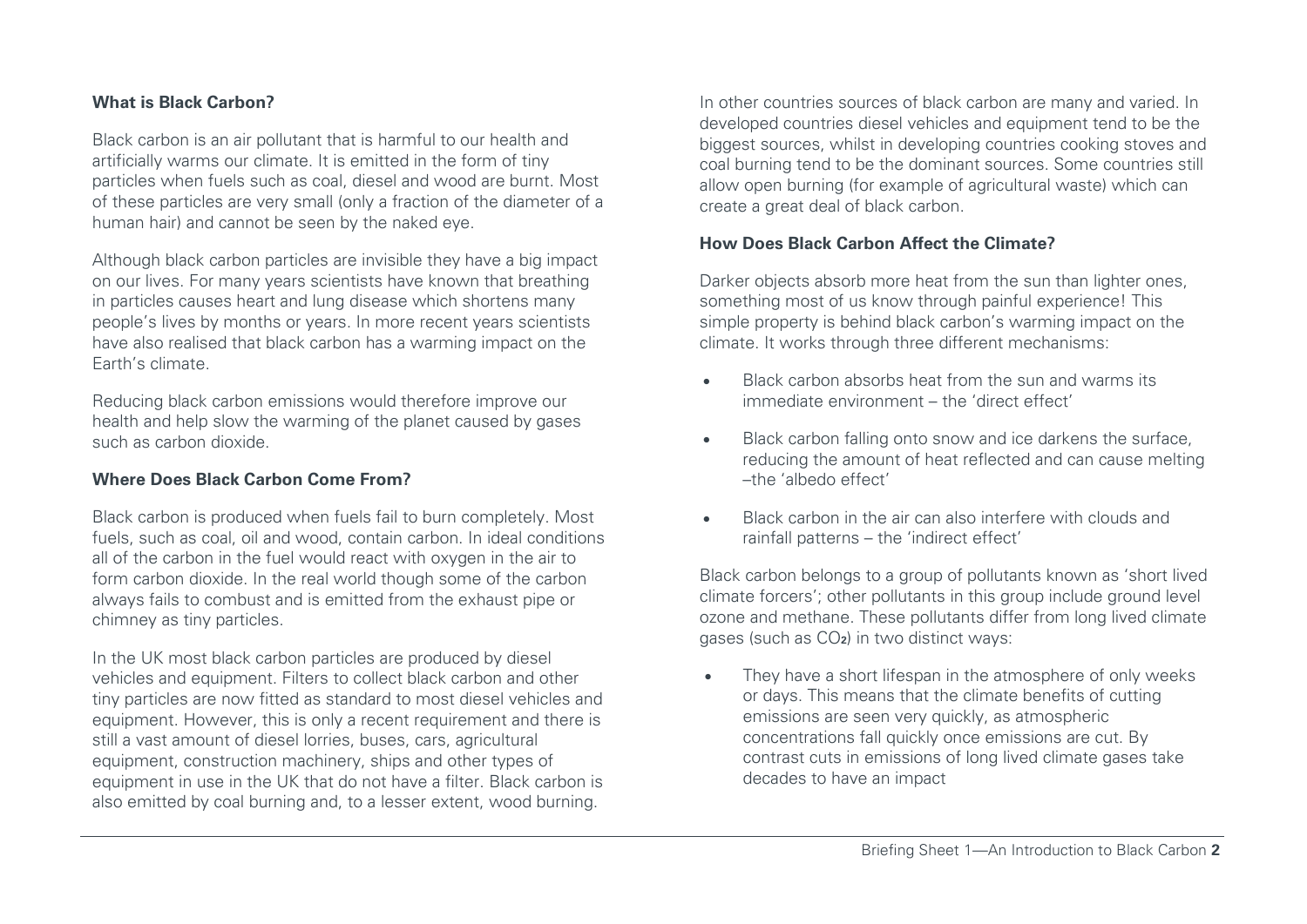We are feeling the impacts of short lived climate forcers now. By contrast the main impacts of long lived climate gases are something that we will see in coming years as concentrations of gases such as carbon dioxide (CO**2**) continue to build up in the atmosphere

These two properties mean that cutting emissions of black carbon and other short lived climate forcers can complement action on long lived gases such as CO**2**. Current and historic emissions of CO**<sup>2</sup>** mean that global temperature is set to climb to a dangerous level; action on black carbon can throw on a climate 'emergency brake' that would give cuts in emissions of CO**<sup>2</sup>** time to have an impact.

## **What Does the Science Say?**

The most up to date science around black carbon and other short lived climate forcers is contained in a recent United Nations Environment Programme report 'Integrated Assessment of Black Carbon and Troposphereic Ozone'. The report concludes that 20- 35% of global warming we are currently experiencing (from human activities) is due to short lived climate forcers such as black carbon.

Impacts in the Arctic are especially pronounced due to the impact of black carbon falling on ice and snow. Scientists have calculated that warming (due to CO**2**) can be reduced by two thirds over the next 30 years if rapid action is taken to reduce short lived climate forcers.

Climate modellers have investigated a range of climate scenarios involving cuts in emissions of CO**2**, of short lived climate forcers (BC and CH<sup>4</sup> below) and 'business as usual'. The results are shown in graph 1 below. Note that only action on both sets of emissions is likely to keep global temperature rise under the 2°C limit widely accepted to represent a dangerous level of warming.

### **Projections of global temperature change**



#### Source – Integrated Assessment of Black Carbon and Troposphereic Ozone, United Nations Environment Programme 2011

## **How Does Black Carbon Affect Our Health?**

Black carbon particles belong to a pollutant group known as 'particulate matter'. This pollutant, known as PM10 or PM2.5 depending on the size of the particles, is highly damaging to our health. Tiny particles are absorbed deep into our lungs, with the very smallest able to cross over into our blood stream.

Particulate matter is strongly associated with heart and lung disease, and is thought to shorten the lives of 200,000 people annually in the UK. Recent studies also suggest that diesel exhaust (which can contain large amounts of particulate matter) is a direct cause of cancer. Reducing black carbon emissions is therefore highly beneficial to our health, especially for people that live and work in busy urban centres where particulate matter concentrations are highest.